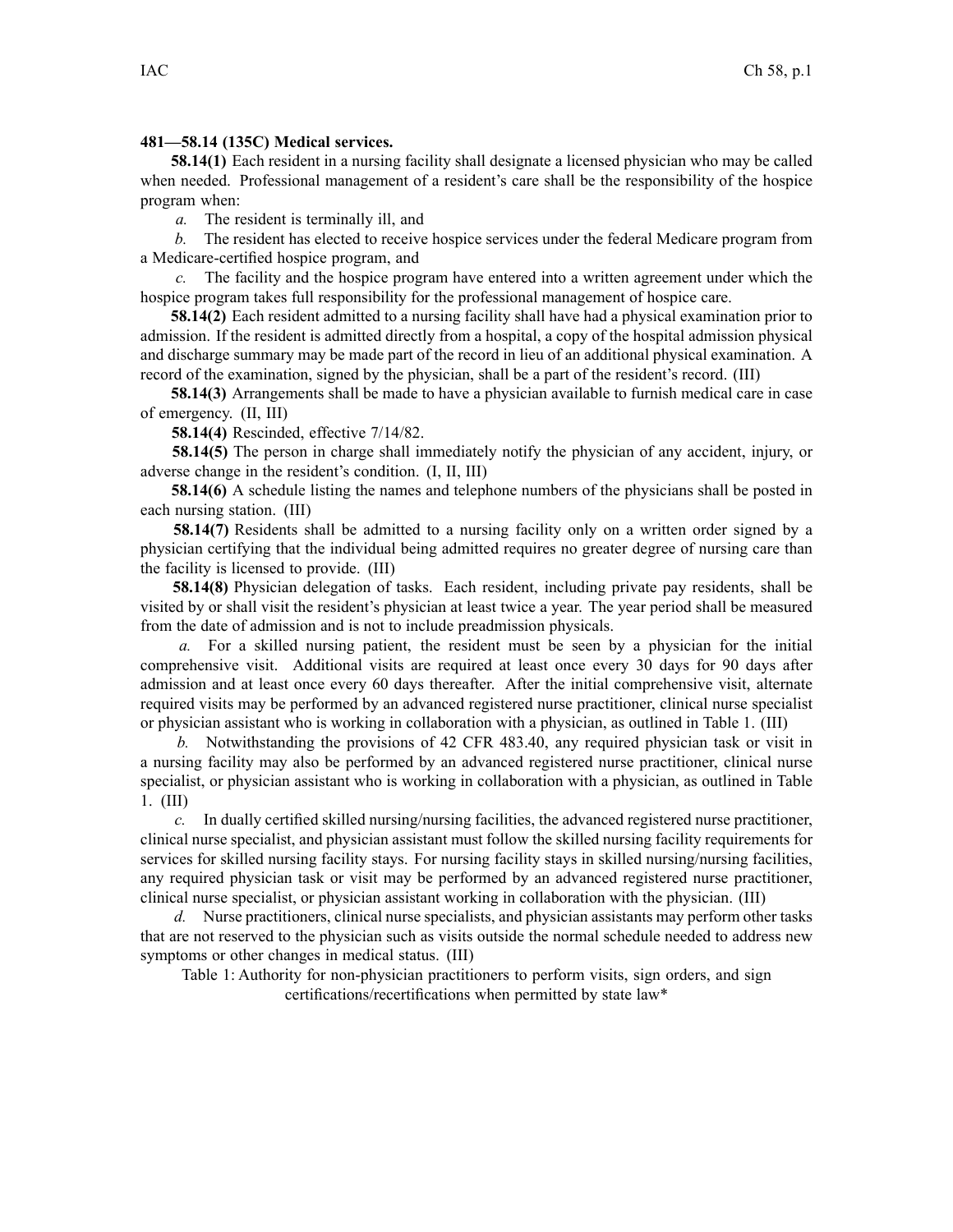|                                                                                                         | Initial Comprehensive<br>Visit/Orders | Other Required Visits <sup>1</sup> | Other Medically<br>Necessary Visits<br>and Orders <sup>2</sup> | Certification/<br>Recertification            |
|---------------------------------------------------------------------------------------------------------|---------------------------------------|------------------------------------|----------------------------------------------------------------|----------------------------------------------|
| <b>Skilled Nursing Facilities</b>                                                                       |                                       |                                    |                                                                |                                              |
| Physician assistant, nurse<br>practitioner and clinical<br>nurse specialist employed<br>by the facility | May not perform/May<br>not sign       | May perform alternate<br>visits    | May perform and<br>sign                                        | May not sign                                 |
| Physician assistant, nurse<br>practitioner and clinical<br>nurse specialist not a<br>facility employee  | May not perform/May<br>not sign       | May perform alternate<br>visits    | May perform and<br>sign                                        | May sign<br>subject to state<br>requirements |